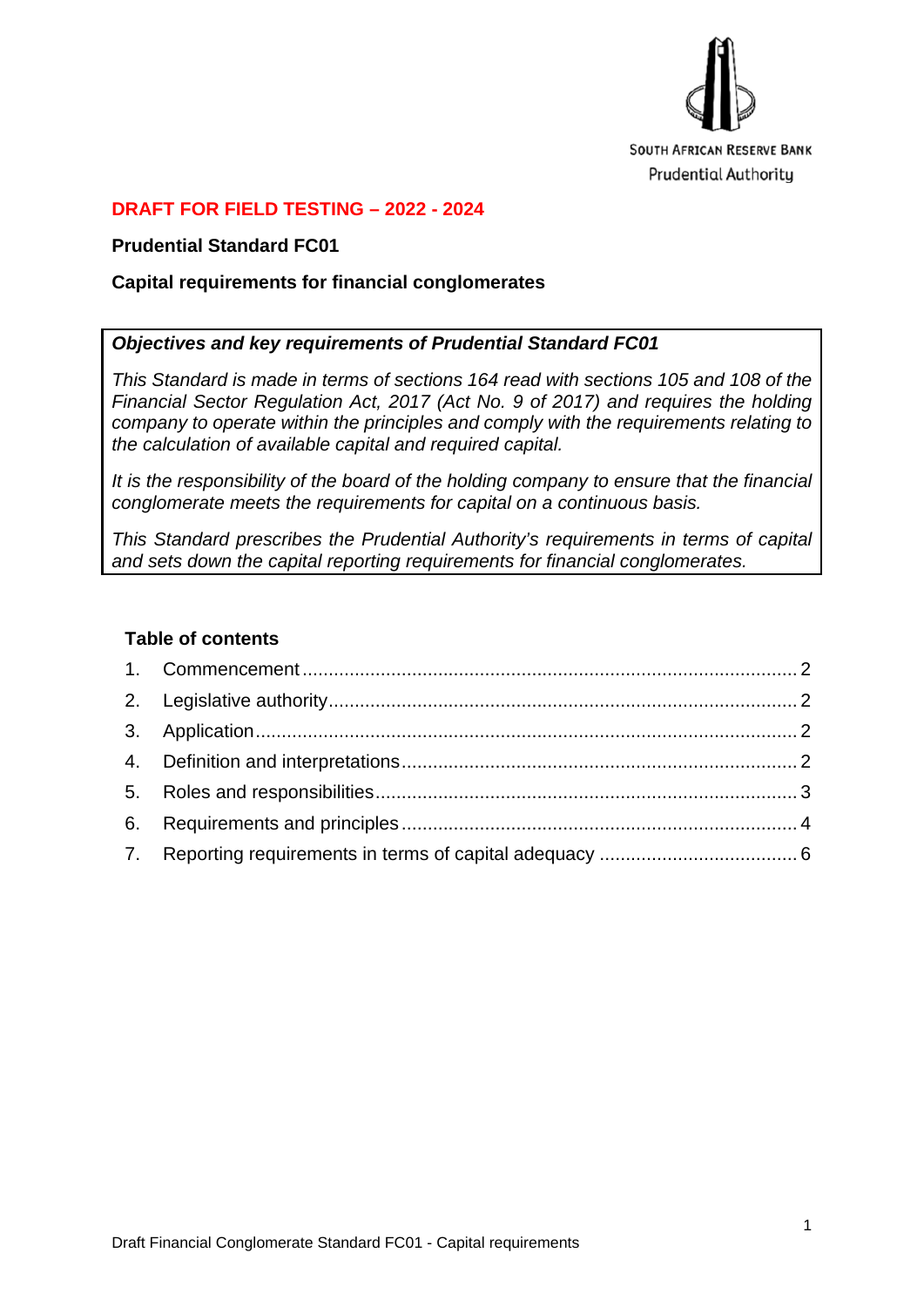#### <span id="page-1-0"></span>**1. Commencement**

1.1. This Standard commences on Day-Month 2025.

| <b>Version number</b> | <b>Commencement date</b> |
|-----------------------|--------------------------|
|                       | Day-Month 2025           |

## <span id="page-1-1"></span>**2. Legislative authority**

2.1. This Standard is made under section 164 read with sections 105 and 108 of the Financial Sector Regulation Act, 2017 (Act No. 9 of 2017) (FSR Act).

## <span id="page-1-2"></span>**3. Application**

- 3.1. This Standard applies to the holding company as designated by the Prudential Authority in terms of section 160(1) read with section 160(2) of the FSR Act.
- 3.2. Where a responsibility is placed on a holding company in terms of this Standard, it must be appropriately discharged by the board of the holding company and in respect of all the members of the financial conglomerate.
- 3.3 This Standard applies in addition to the financial sector laws which are applicable to specific financial institutions within a financial conglomerate.

#### <span id="page-1-3"></span>**4. Definition and interpretations**

4.1. The terms used in this Standard, unless indicated otherwise, are defined in the FSR Act and the respective financial sector laws, and have the same meaning in this Standard.

'**block'** means a solo entity, a controlling company, an unregulated entity or the remaining assets and liabilities of the holding company that are not already allocated in another block;

**'board'** means the board of directors of the holding company;

**'capital adequacy'** means eligible capital divided by required capital and is a solvency control level, above which the Prudential Authority is unlikely to intervene on financial soundness grounds;

**'controlling company'** means an entity licensed by the Prudential Authority, or by a similar regulator in an equivalent jurisdiction, that is subject to group supervision where the group of companies operates primarily in one industry for example in banking or insurance. In banking, this is referred to as the 'bank controlling company' and in insurance this entity is referred to as the 'controlling company';

**'eligible capital'** means the capital resources of the financial conglomerate that is eligible for determining its capital adequacy;

**'group supervision'** means prudential supervision by the Prudential Authority of a group of companies registered or licensed as a group by the Prudential Authority in terms of a financial sector law or by a similar regulator in an equivalent jurisdiction;

**'holding company'** means the holding company of the financial conglomerate as designated by the Prudential Authority in terms of section 160(1) read with section 160(2) of the FSR Act;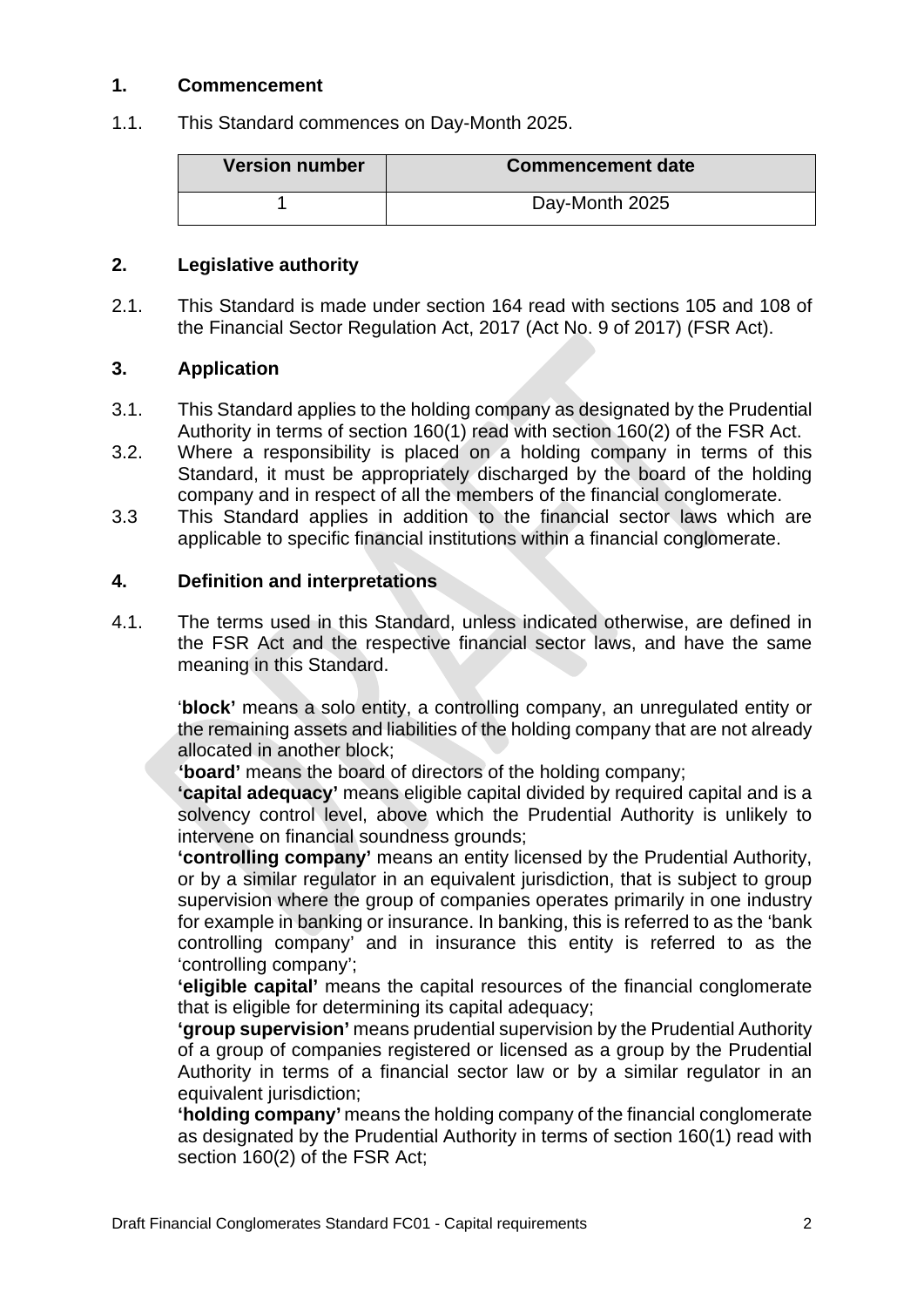**'IFRS'** means the International Financial Reporting Standards;

**'intra-group transactions'** means any arrangement or agreement in terms of which a member of the financial conglomerate or the holding company, directly or indirectly, relies on another person that is a member of the financial conglomerate or the holding company or a related or inter-related person of the aforementioned persons, for the fulfilment of an obligation;

**'member of the financial conglomerate'** refers to a company that has been scoped into the financial conglomerate but excludes the holding company; '**net asset value (NAV)'** means assets less liabilities;

**'required capital'** means the capital required of the financial conglomerate that is needed to determine its capital adequacy;

**'regulated entity'** means an eligible financial institution or an entity regulated by a similar regulator in an equivalent jurisdiction;

**'solo entity'** means a regulated entity on a stand-alone basis which is subject to solo supervision. It is not subject to group supervision;

**'solo supervision'** means prudential supervision by the Prudential Authority of a financial institution registered or licenced by the Prudential Authority in terms of a financial sector law or by a similar regulator in an equivalent jurisdiction; and

'**unregulated entity'** means a member of the financial conglomerate that is not subject to solo or group supervision.

- <span id="page-2-1"></span>4.2 The Prudential Authority may elect to exclude certain members of the financial conglomerate for the purposes of calculating capital adequacy, where such members of the financial conglomerate do not pose significant or material risk to the financial conglomerate.
- 4.3 The 'Objectives and key requirements of Prudential Standard FC01' that are italicised in the preamble of this Standard should not be used in the interpretation of any paragraph of this Standard.

## <span id="page-2-0"></span>**5. Roles and responsibilities**

- 5.1 The board is ultimately responsible for ensuring that the financial conglomerate complies with the principles and requirements of this Standard.
- 5.2 The board must ensure that the financial conglomerate maintains a capital adequacy ratio of greater than 1 at all times.
- 5.3 If the Prudential Authority is of the opinion that a financial conglomerate has failed or may fail to meet the capital adequacy requirement in the foreseeable future, it may exercise its powers to direct the holding company to rectify the actual or potential breach in capital adequacy.
- 5.4 If the Prudential Authority is of the view that all risks are not adequately covered by the required capital of the financial conglomerate, the Prudential Authority may require the financial conglomerate to hold an additional amount of capital against such risks.
- 5.5 The Prudential Authority may by notice on its official website determine equivalent jurisdictions for the purposes of this Standard. The Prudential Authority may amend or repeal any such determinations from time to time.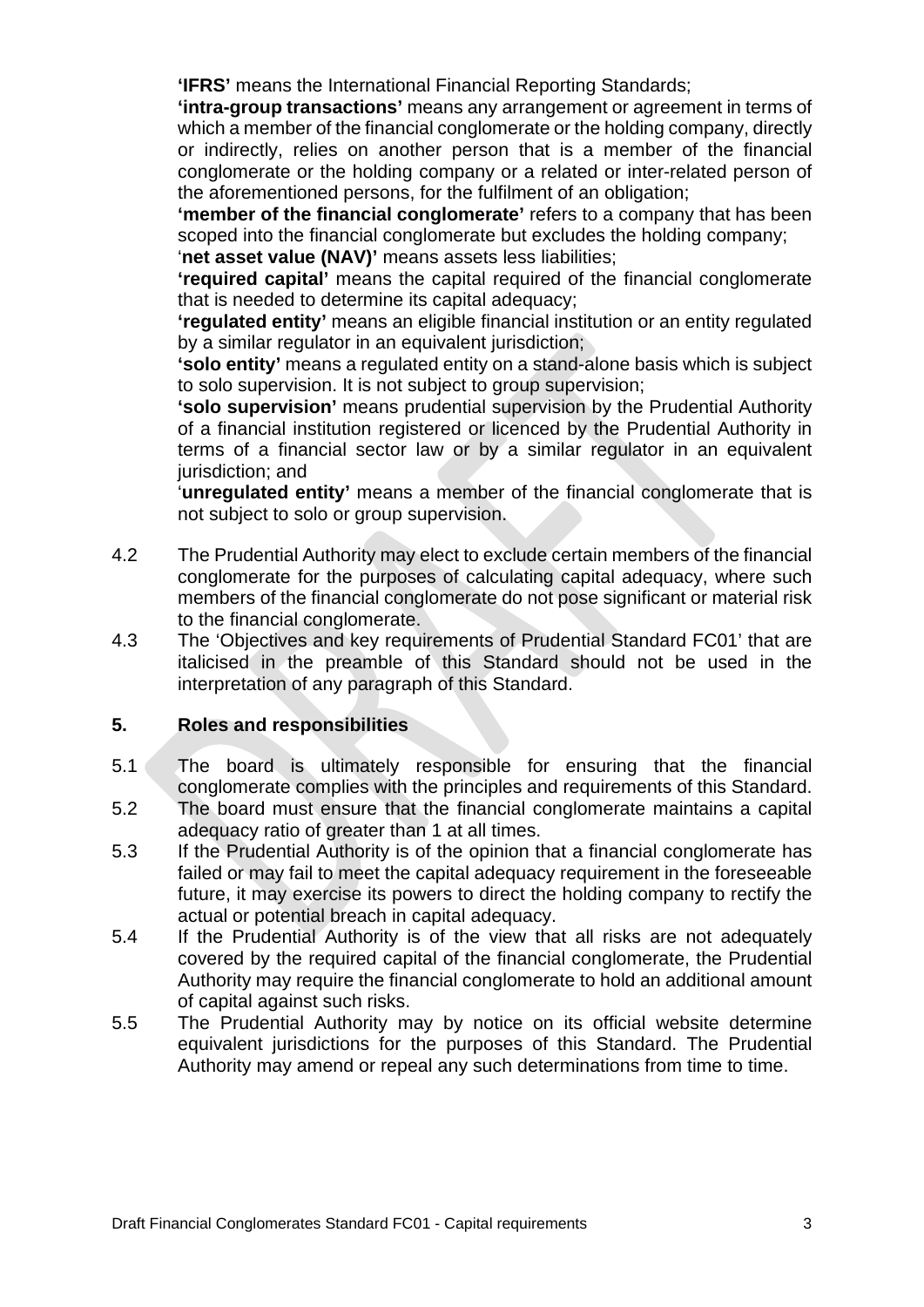# <span id="page-3-0"></span>**6. Requirements and principles**

- 6.1 The Prudential Authority in regulating and supervising financial conglomerates requires the holding company to apply the building block approach to assess capital adequacy. The building block approach entails the aggregation of the eligible and required amounts of capital of the respective blocks of the financial conglomerate.
- 6.2 The holding company should first be consolidated in terms of IFRS.<br>6.3 The IFRS values of the different blocks and members of the
- The IFRS values of the different blocks and members of the financial conglomerate excluded in terms of paragraph [4.2 above,](#page-2-1) must be deducted from this consolidated value.

## **6.4 Initial eligible and required capital calculations for each block**

- <span id="page-3-1"></span>6.4.1 Solo entities and controlling companies must calculate eligible capital and required capital as prescribed by the respective applicable prudential regulatory framework.
- <span id="page-3-2"></span>6.4.2 An unregulated entity, not excluded in terms of paragraph [4.2 above,](#page-2-1) must calculate required capital using the equity shock as set out in Prudential Standard FSI 4.1 - Market Risk Capital Requirement and the eligible capital using NAV.
- <span id="page-3-3"></span>6.4.3 All remaining assets and liabilities of the holding company, not captured in the calculations provided for in paragraphs [6.4.1](#page-3-1) and [6.4.2 above,](#page-3-2) must be valued at arms-length. The eligible capital is calculated using the NAV of the remaining assets and liabilities. The relevant stresses as set out in Prudential Standard FSI 4.1 - Market Risk Capital Requirement must be applied to calculate the required capital for these assets and liabilities.

# **6.5 Elimination of intra-group transactions**

- 6.5.1 All intra-group transactions not already eliminated within the respective blocks, must be eliminated when calculating the capital adequacy of the financial conglomerate, where such transactions may result in double counting.
- 6.5.2 In order to eliminate the potential for multiple usage of eligible capital and required capital, the effect of all intra-group transactions on the eligible capital and required capital of each member of the financial conglomerate and the holding company as set out in paragraphs [6.4.1](#page-3-1) to [6.4.3 above,](#page-3-3) must be eliminated.
- 6.5.3 The types of intra-group transactions that must be eliminated from the eligible capital and required capital may include, but are not limited to:
	- (a) holdings of own capital instruments;
	- (b) cross holdings and holdings of capital instruments issued by or to the holding company, by or to any of its subsidiaries;
	- (c) loans;
	- (d) guarantees and off-balance sheet transactions;
	- (e) capital investments;
	- (f) reinsurance;
	- (g) cost-sharing arrangements; or
	- (h) risk-transfer transactions.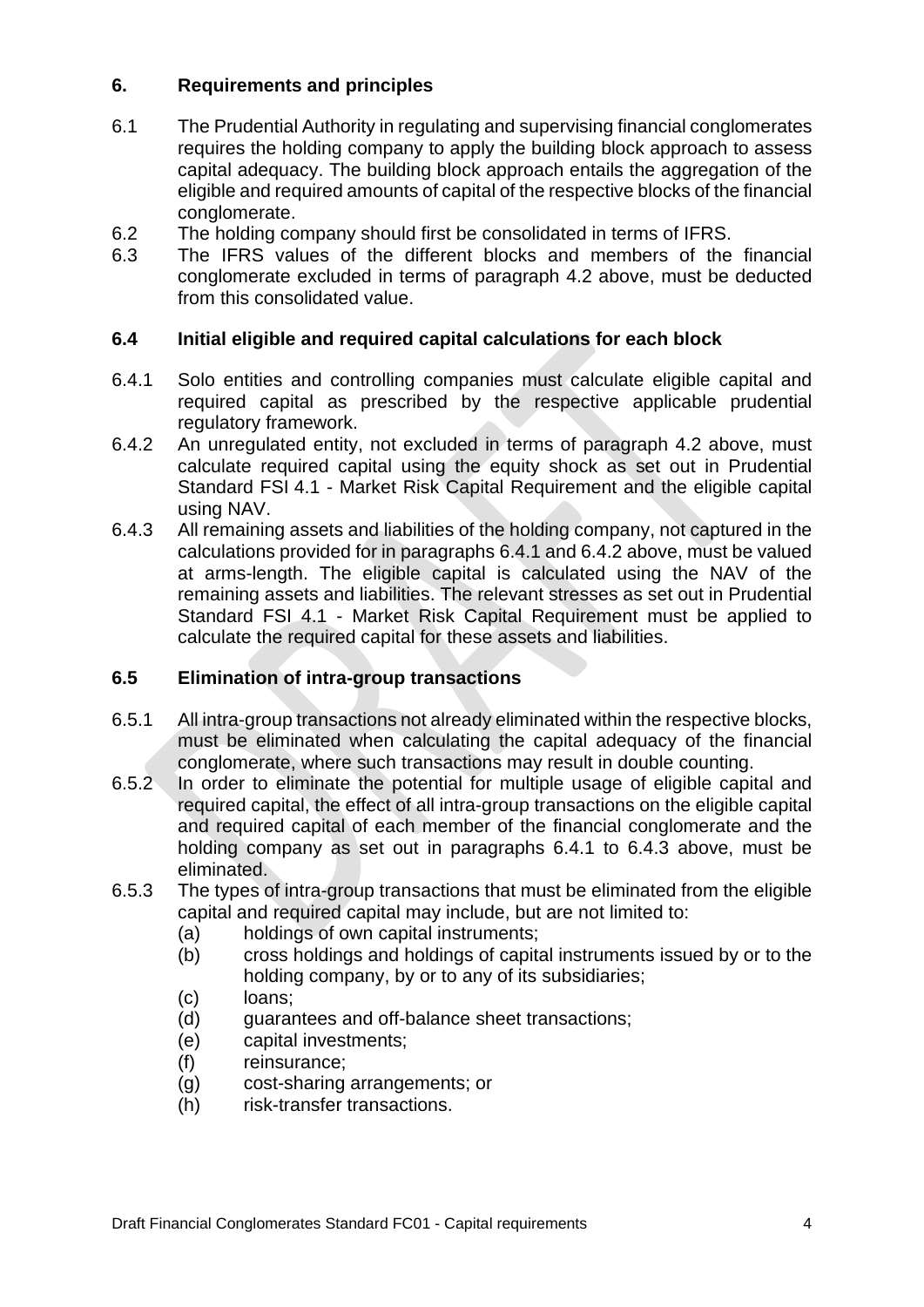6.5.4 The method for eliminating the effect of intra-group transactions on eligible capital and required capital will typically involve removing the value of the arrangement from the balance sheets of both entities in the transaction, then recalculating the eligible capital and required capital of each relevant block excluding these transactions. For example, the effect of intra-group loans can be eliminated from the eligible capital and required capital calculations by both the borrower and lender first removing the value of the loan from their respective balance sheets.

# **6.6 Fungibility**

- 6.6.1 The financial conglomerate must consider if any of the eligible capital emanating from each of the different blocks is not fungible and adjust the eligible capital accordingly.
- 6.6.2 There may be restrictions on the availability of certain blocks' eligible capital that must be considered when assessing the availability of eligible capital at the financial conglomerate level. In particular, financial conglomerates must consider the fungibility and transferability of eligible capital recognised for a block before including it in eligible capital for the financial conglomerate. In this regard:
	- (a) Fungibility refers to the ability of eligible capital to absorb losses of any kind within the financial conglomerate, taking into account whether the eligible capital is dedicated for a specific purpose; and
	- (b) Transferability refers to the ability of one member of the financial conglomerate or the holding company to transfer assets to another member of the financial conglomerate or the holding company.
- 6.6.3 Eligible capital that is non-fungible or non-transferable across the financial conglomerate must not be considered to be fully available at a financial conglomerate level. However, the non-fungible portion of such eligible capital should be recognised but limited to the lower of the capital requirement exceeding the fungible portion and the non-fungible portion (after elimination of intra-group transactions) of that block.
- <span id="page-4-1"></span>6.6.4 Unless otherwise approved by the Prudential Authority, eligible capital that should be regarded as non-fungible and/or non-transferable includes:
	- (a) Eligible capital that may be restricted due to legal or regulatory requirements (refer to paragraph [6.6.6 below\)](#page-4-0);
	- (b) Ancillary eligible capital and encumbered assets within a block;<br>(c) Hybrid capital instruments and subordinated liabilities that are
	- Hybrid capital instruments and subordinated liabilities that are not issued or guaranteed by the holding company; and
	- (d) Eligible capital related to deferred tax assets.
- <span id="page-4-2"></span>6.6.5 For the purposes of paragraph [6.6.4](#page-4-1)[\(c\) above,](#page-4-2) any hybrid capital instrument and subordinated liability not issued or guaranteed by the holding company, that was issued prior to the commencement date of this Standard, may be regarded as fungible and/or transferable until that instrument or liability is varied, renewed or expires.
- <span id="page-4-0"></span>6.6.6 Eligible capital that may be restricted due to legal or regulatory requirements includes eligible capital that is:
	- (a) Dedicated to absorb only certain losses as prescribed by legal or regulatory requirements (e.g. ring-fenced funds);